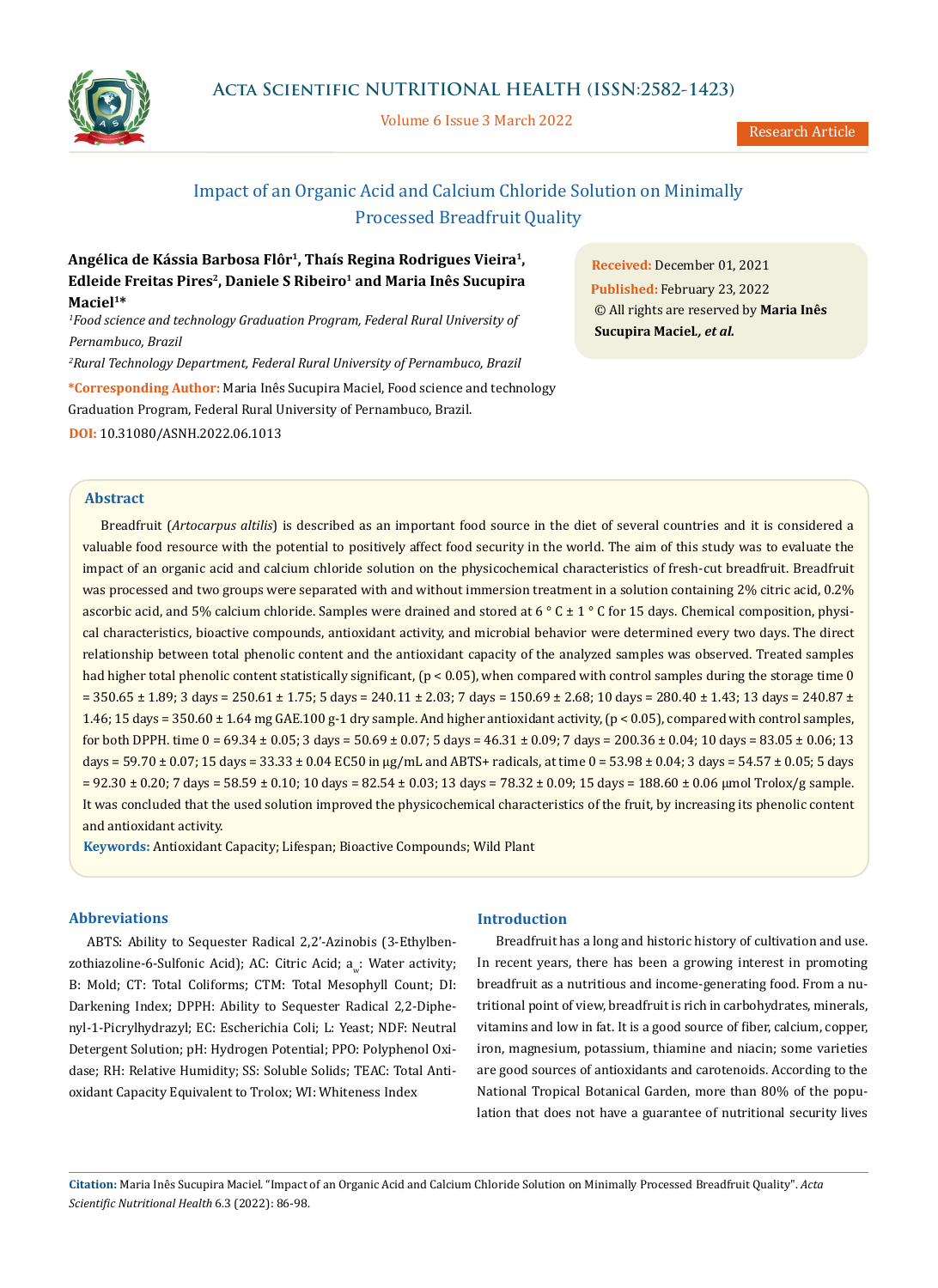in tropical and subtropical regions, being the perfect environment for the cultivation of breadfruit. This fruit could become the next "superfood" capable of alleviating hunger and ensuring nutrition for the population. In 2016, a breadfruit flour received the status of 'Generally recognized as safe', thus opening up the possibility of using this flour as an ingredient in different foods  $[1-3]$ .

The term "minimal processing" refers to the use of one or more methods, techniques, or procedures to transform either plant or animal-derived foods into ready-to-eat products while maintaining the original nutritional and organoleptic qualities. As the world is increasingly interconnected through globalization, it has become a priority to expand the market as much as possible. Consumption of minimally processed fruits and vegetables has become increasingly popular over the last decade due to a greater interest in healthy and nutritious diets and changes in consumer lifestyle. The successful application of minimal processing delays nutrient loss and undesirable changes in texture, color, flavor, and aroma related to ripening or microbial spoilage  $[4]$ . In the case of fruits and vegetables, one of the main and persistent problems faced by the food industry for minimal processing is related to perishability, rapid deterioration, and loss of quality attributes. These products have higher perishability and susceptibility to deterioration than raw fruits or vegetables because mechanical injuries to plant tissue promote physiological changes, microbiological spoilage, and a loss of overall quality attributes [4,5].

Many studies suggest that treatment with additives along with other techniques such as modified atmosphere packaging, and dielectric barrier discharge cold plasma treatment, γ-irradiation, non-thermal plasma treatments, edible films, and other emerging technologies can reduce oxidative stress and consequently the restriction on dimming; as well as the increase of the firmness and also the extension of product lifespan  $[6-10]$ .

In order to study northeastern breadfruit, especially from Pernambuco state orchards, this study had the objective to evaluate physicochemical characteristics of minimally processed breadfruit, with the addition of a conservative solution, aiming the increase its lifespan and, consequently, provide greater profitability to producers.

# **Materials and Methods Materials**

Twenty kilograms of breadfruit selected according to maturation stage "swollen (between green and ripe)", skin color dark green, and size at the average of 1615 g were washed and sanitized in dehydrated sodium dichloroisocyanurate solution for 15 minutes. They were, then, peeled and cut manually with stainless steel knives and immediately placed underwater at  $7 ° C ± 0.5 ° C$ .

# **Methods**

# **Sample preparation for analysis**

For the analysis, after selection, twelve kilos of peeled breadfruit were cut in half-moon format (15x5x5cm) and washed with water, drained, and divided into two groups. Control (six kilograms were packed in trays of expanded polystyrene, covered with a film of polyvinyl polychloride (20 μm thick, containing 200 g each) and with treatment (six kilograms submitted to immersion in a solution containing 2% citric acid, 0.2% ascorbic acid and 5% calcium chloride for 5 minutes at room temperature (25  $\degree$  C  $\pm$  2  $\degree$  C). They were then, drained and packaged in the same manner as the control sample. Samples were stored for 15 days at  $6^{\circ}$  C  $\pm$  1  $^{\circ}$  C and relative humidity (RH) of 82-90%.

#### **Physico-chemical parameters**

The analyzes were performed in triplicate according to the following procedures:

- **Soluble solids:** Expressed in °Brix and determined at 25 °C using a Reichert digital bench refractometer (Model r2i300, São Paulo, Brazil).
- pH: Expressed in pH unit, determined by direct immersion of the electrode of the pH-meter Tec-3 MP (Technal brand, São Paulo, Brazil) in the comminuted and homogenized pulp with value automatic correction by the temperature.
- **Water Activity:** Determined in water activity analyzer (Aqualab brand, Series 4TE, Washington, EUA) at 25 ° C.
- Titratable acidity: Titratable acidity was determined by titration with 0.1 N NaOH until pH 8.1 was reached (AOAC Official Method, 920.15)  $[11]$ , and expressed as mg citric acid.100g-1 on a fresh weight basis.
- Pulp firmness: In order to indicate the consistency of the pulp penetration, some tests were performed in 3 points, using a suitable analog penetrometer for fruits (Facchini brand Srl, model FT 327, Italy).

#### **Color measurement**

The surface color of breadfruit was determined in the CIE L\*a\*b\* system, using Konica Minolta portable colorimeter (Model CR/400/410 - Sensing, INC, Japan) calibrated with a white porcelain plate. Approximately 2 g of sample was placed in a plastic base of 2 mm of thickness. For each sample, an average value of analy-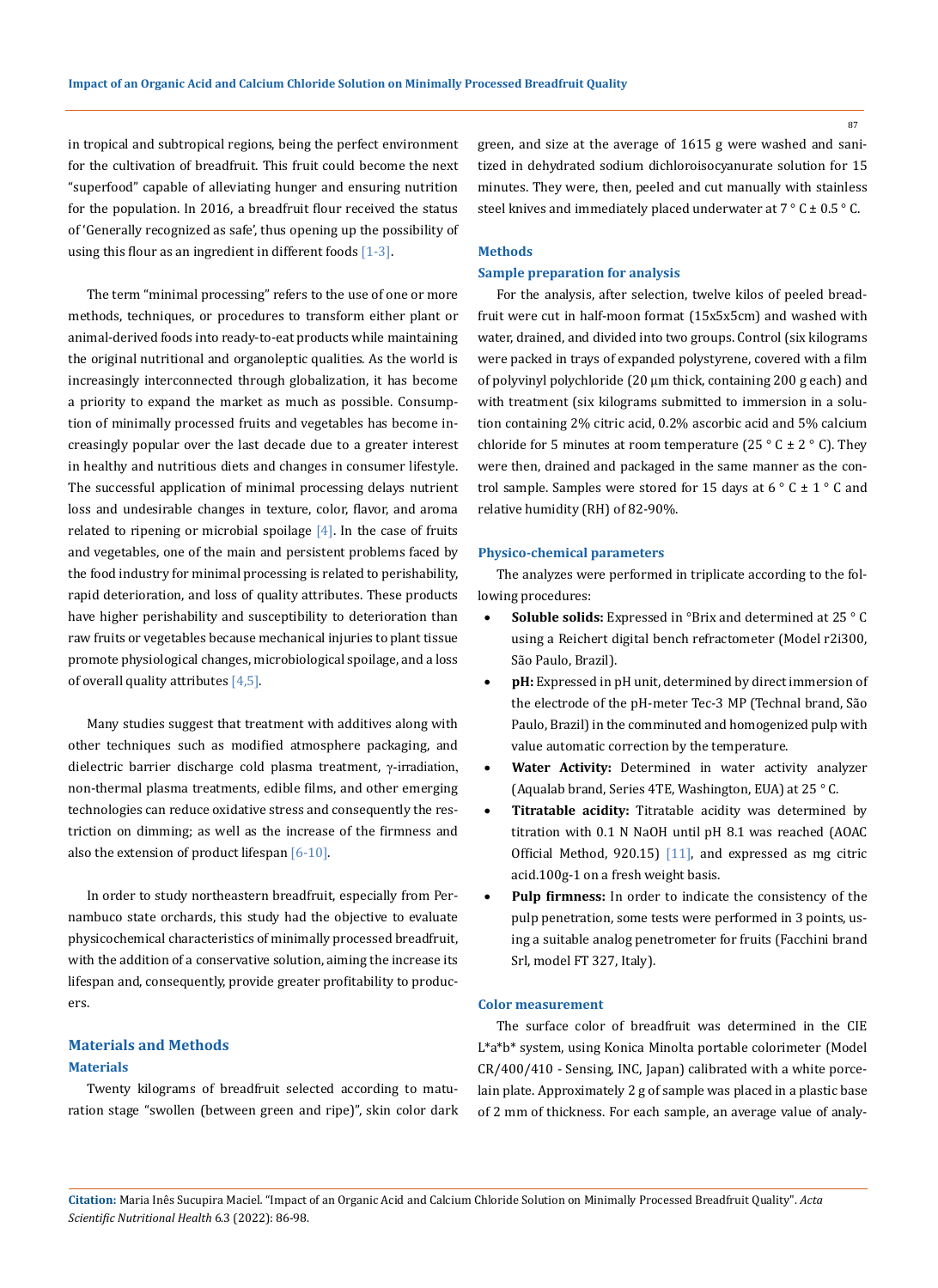sis of the extremities and the center of the sample was collected in triplicate. CIE L\*a\*b\*, L\* system represents the brightness ( $L^*$  = 0 is black and  $L^* = 100$  white). The parameters that indicate color direction are:  $+a^*$  = red and  $-a^*$  = green;  $+b^*$  = yellow and  $-b^*$  = blue [12].

Whiteness index (WI) and darkening index (DI) were calculated according to the following Equation 1 [13].

 $IB = L^* - 3b^*$ 

IE =  $[100(x - 0.31)]/0.172$ . Where x=  $(a^* + 1.75 \text{ L}^*)/(5.645 \text{ L}^* +$ a\* - 3.012 b\*) [Equation 1]

#### **Mass Loss Determination**

Mass loss during storage of minimally processed (control and treated) breadfruit was carried out using an electronic analytical scale (Mark JK-EAB, model 2204N, China) with an accuracy of  $\pm$ 0.0001g. Mass loss was calculated by the following Equation 2.

Mass loss  $(\%) = (mt - mc) \times 100/mc$ . Where mc is the initial weight of minimally processed breadfruit and mt is the final sample weight at time t. [Equation 2]

#### **Chemical composition**

Moisture - Determined in infrared humidity meter with coupled scale (Model ID 50, brand Marte®) at 105°C for 30 min by weight difference, before and after drying, up to constant weight and expressed in g.100g-1 of fruit.

Fixed Mineral Residue (Ashes) - Determined by gravimetry in a muffle kiln microprocessor (Model Edgcon 1P, brand EDG, São Paulo) at 550-570°C until constant weight, according to AOAC: Official Method 940.26  $[11]$  and results expressed in g.100g-1 of fruit.

Lipids (Ethereal Extract) - Ethereal extract fraction was determined in an intermittent Soxhlet extractor, using Ethyl Ether P.A. as solvent. After solvent extraction and removal, the number of lipids present in the sample (AOAC Official Method, 920.39 C)  $[11]$ was gravimetrically determined. The results were expressed in g.100g-1 of fruit.

Proteins - Determined by Kjeldahl method, based on organic matter destruction followed by distillation, nitrogen being measured by volumetry. Nitrogen present in the resulting acid solution was determined by steam distillation followed by titration with dilute acid. The percentage of sample protein fraction is calculated using factor 6.25, considering for each 100g of protein, on average, 16g of nitrogen, according to AOAC Official Method 960.52 [11]. They were expressed in g.100-1 of fruit.

Total Sugars - It was determined by the Lane-Eynon method. It is based on the ability of glycids, in a strongly hot alkaline medium, to form enodiol, a compound with strong reducing power, which in the presence of Cu++ oxidizes and reduces copper to Cu+, giving rise to a red brick precipitate of Cu2O, according to methodology recommended by AOAC Official Method 991.43 [11]. The results were expressed in g.100-1 of fruit.

Carbohydrates - Carbohydrate content was calculated by the difference between 100 and the sum of percentages of water, protein, total lipids, and ashes and expressed in g.100-1 of fruit.

Fibers - It was determined by the method proposed by Van Söest [14], using neutral detergent solution (NDF), which solubilizes all plant material, except for the wall structure, which are insoluble fibers (cellulose, hemicellulose, and lignin). This method quantifies the insoluble fraction of fiber. The results were expressed in g.100-1 of fruit.

#### **Total phenolics**

Breadfruit Extract - It was obtained using distilled water to result in an aqueous extract. 25 g of breadfruit pulp and 25 ml of distilled water of 1:1 (m: v) were used to prepare the extracts. The mixture was homogenized for 1 hour in Erlenmeyer flasks, using a magnetic stirrer; then it was centrifuged at 6,000 rpm for 10 minutes. The supernatant was stored in amber glass under refrigeration at 8°C until analyses.

Determination of total phenolic - the content of total phenolic compounds was determined according to the Folin-Ciocalteau method [15]. To the extract (100 μL), 3.9 mL of water was added, followed by the addition of 250 μL of Folin-Ciocalteau reagent and 750 μL of sodium carbonate solution. The mixture was maintained in a homogenizer (Certomat® MV, B. Braun Biotech International) and then incubated for 1 h at room temperature (22  $\pm$  2°C) in the absence of light. The absorbance of the mixture was measured at 765 nm by spectrophotometry (Hitachi U-2800 Spectrophotometer, Japan). Total phenol content was determined from the calibration curve, prepared with the gallic acid standard solution, and expressed as mass of gallic acid equivalents per fresh fruit mass. The results were expressed in mg of total phenolics in gallic acid equivalents/100g of the sample.

**Citation:** Maria Inês Sucupira Maciel*.* "Impact of an Organic Acid and Calcium Chloride Solution on Minimally Processed Breadfruit Quality". *Acta Scientific Nutritional Health* 6.3 (2022): 86-98.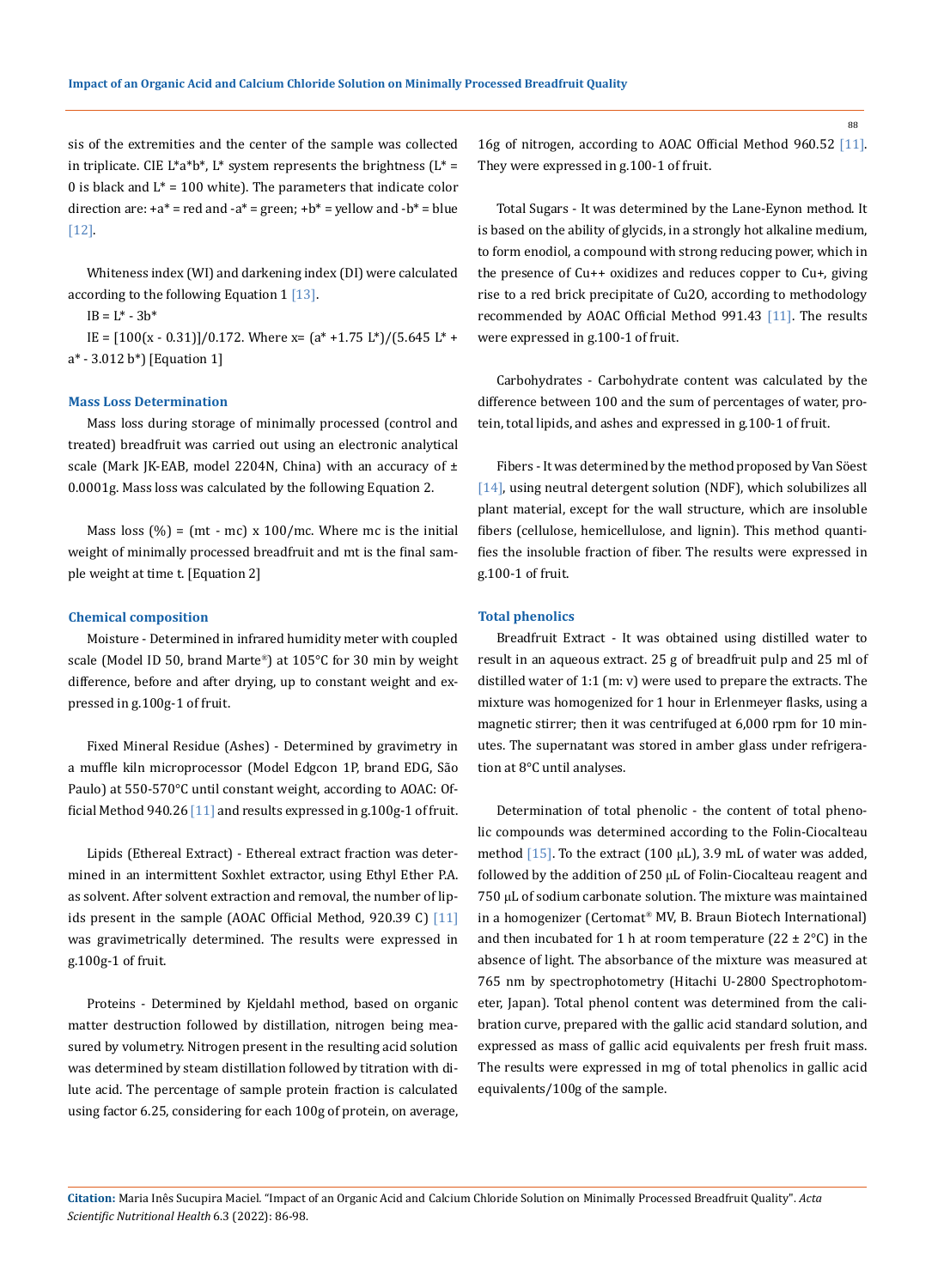#### **Antioxidant capacity evaluation**

Ability to sequester radical 1.1-diphenyl-2-picrylhydrazyl DPPH. - It was determined according to the method described by Brand-Williams, Cuvelier, and Berset [16], modified by Sanchez-Moreno, Larrauri, Saura-Calixto [17]. In this method, DPPH. reduction by the antioxidant compound results in loss of absorbance and the degree of discoloration of the solution indicates the efficacy of the tested compound. Different concentrations of breadfruit extracts were added to DPPH. solution in methanol (0.1M), in order to reach final concentrations of 7.5; 15 and 30μg of phenolic of the extract. Absorbance at 517 nm was recorded in a spectrophotometer (Shimadzu Europa UV-1650PC) until the reaction reaches the plateau. The ability to sequester DPPH. radical was expressed as a percentage; calculated in relation to the control (without the addition of antioxidant). Using the Equation 3. The absorbance of control to express in EC50 plot the % inhibition x phenolic concentration of extract. Line equation was plotted using line equation EC 50.

% inhibition = Absorbance of control - Absorbance of sample x100/ Absorbance of control. [Equation 3]

Ability to sequester radical ABTS. +- Ability to sequester 2.2'-azino-bis (3-ethylbenzothiazoline-6-sulfonic acid (ABTS. +) radical was determined according to the method described by Re., *et al*.  $[18]$ . ABTS. + radical was generated from its aqueous solution reaction with (7 mM) with 2.45 mM of potassium persulfate. A radical solution was diluted in ethanol until the absorbance measurement was  $0.7 \pm 0.005$ , at wavelength 734 nm. Several concentrations of breadfruit extracts diluted in ethanol were added to ABTS. + solution, reaching the final concentrations of 0.5; 1 and 2 μg phenolic of the extract. Absorbance was recorded after 6 minutes of reaction in a spectrophotometer (Shimadzu Europa UV-1650PC). Sample antioxidant capacity was calculated in relation to synthetic antioxidant Trolox activity (6-hydroxy-2.5.7.8-tetramethylchromo-2-carboxylic acid) under the same conditions and the results were expressed in an antioxidant activity equivalent to Trolox μmol TEAC.g-1).

## **Microbiological analysis**

Microbiological analyzes were performed according to Wu and Chen method  $[19]$ , with modifications. From each sample, a 25g portion was used, which was diluted in 225 ml of 0.1% of peptone water in a sterile bag. The diluted sample was manually macerated and homogenized. From each dilution, successive dilutions were prepared, up to 10 - 4. From each dilution, 1mL portions were inoculated for 3 types of PetrifilmTM plates: EC (Official AOAC Method 991.14 and 998.08) [11] to determine coliforms and Escherichia coli, YM for yeasts and molds (Official AOAC Method 997.02) [11], and AC for Total Mesophil Count (AOAC Official Method 990.12) [11]. AC and EC plates were incubated at  $35^{\circ}$ C ± 1°C/24h-48h and YM plates at  $25^{\circ}$ C ± 1°C/ up to 120 hours. Results were expressed as a log of colony-forming units per gram of sample (log UFC/g).

#### **Statistical analysis**

All determinations were performed in triplicate and data were computed and submitted to variance-ANOVA analysis. The averages of obtained values were submitted to Student's t-test and Tukey's test, using the statistical program "Statistica" (version 7, StatSoft, Inc, Tulsa, USA). Significance level of 5% probability (p < 0.05) was set.

#### **Results and Discussion**

# **Physicochemical characteristics of minimally processed breadfruit**

Factors influencing the quality of minimally processed fruits result in a series of biochemical and physical-chemical modifications, which mainly affect the taste, color, and texture  $[4]$ . It is known that pH influences the rate of various chemical, enzymatic and microbiological reactions. Variations of this parameter indicate important changes in fruit quality. The pH found in the studied sample (Figure 1) was higher than that reported by Roopa., *et al*. [20] when evaluating the lifespan of minimally processed breadfruit, packaged under a passive modified atmosphere and stored under refrigeration.



**Figure 1:** Mean values and standard deviation of the pH of minimally processed breadfruit depending on the treatment and storage times.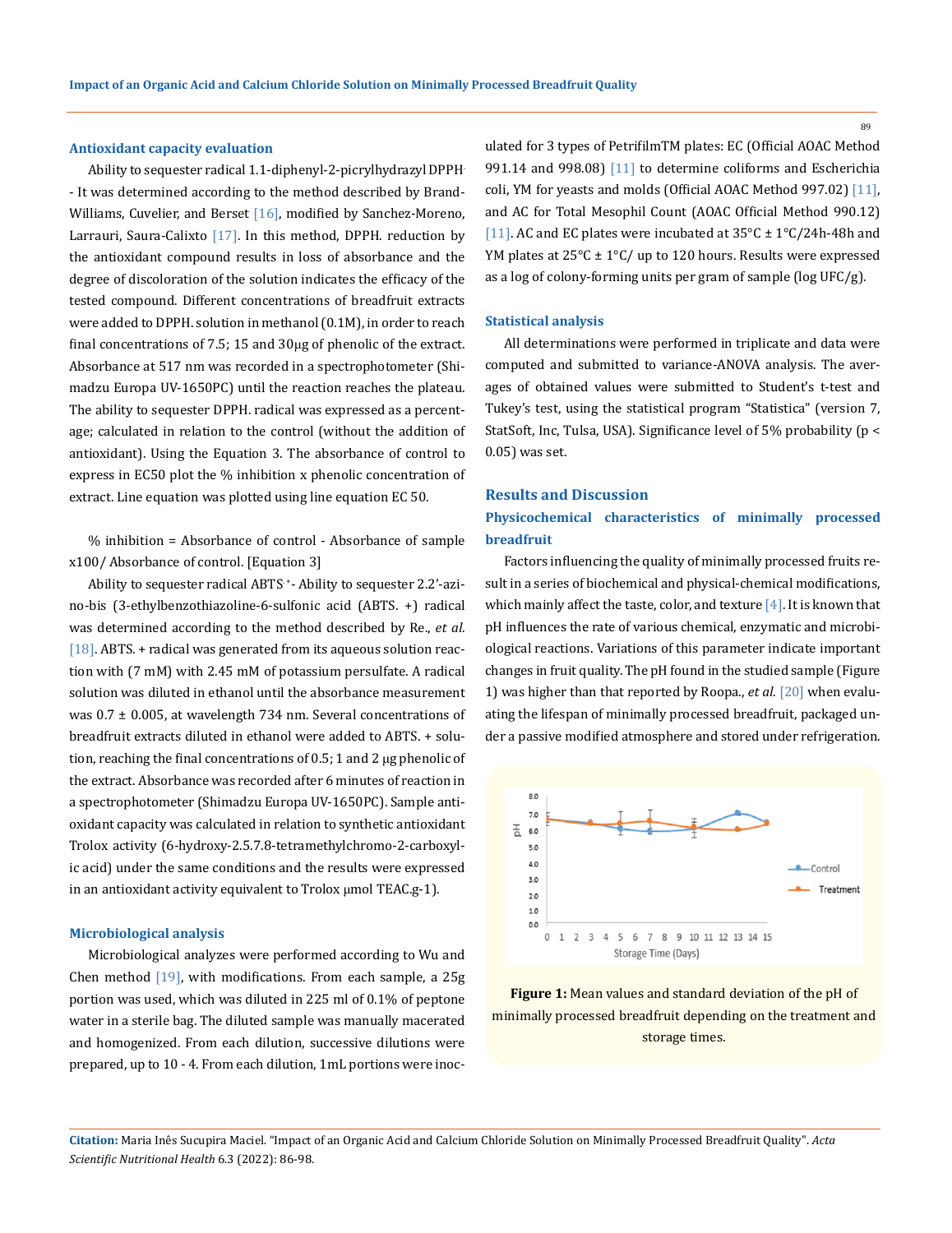The analyzes were performed in triplicate. No difference by student's t-test (p < 0.05) between control and treatment.

Water activity average  $(a_{u})$  showed no difference  $(p < 0.05)$  between control and treatment during the storage period (Figure 2). The fruit presented high aw content (0.98).  $A_w$  is directly related to fruit moisture and describes the degree to which water is available to act as a solvent, participating in chemical reactions and microorganism development. It also indicates the intensity of the association between water and non-aqueous constituents and influences the speed of various degradation reactions, such as enzyme-catalyzed reactions [21].



**Figure 2:** Mean values and standard deviation of the water activity (Aw) of minimally processed breadfruit depending on the treatment and storage time.

The analyzes were performed in triplicate. No difference by student's t-test (p < 0.05) between control and treatment.

Titratable acidity differed ( $p > 0.05$ ) between control and treatment samples on the 3rd and 10th day of storage (Figure 3). At this point, there was an increase in acidity. These values are higher than those found by Moreira., *et al*. [22] to physically and chemically characterize Apyrena breadfruit (0.035 mg citric acid.100g-1) and Souza., *et al*. [23] for fresh breadfruit (0.164 mg of citric acid.100g-1).

The analyzes were performed in triplicate. A significant difference by student's t-test ( $p > 0.05$ ) between control and treatment samples on the 3rd and 10th days of storage.





The sugars represent a major part of the soluble solids (SS) and are shown in figure 4. The SS of breadfruit presented a difference  $(p > 0.05)$ , depending on the treatment and storage time. The control sample presented higher values, except on the 13th day. This is explained by the addition of acids used in the treatment, which can be breathable substrates. The increase of SS value up to the 10th day is justified by fruit natural maturation and the decrease from the 13th day coincides with the increase in the number of microorganisms of total mesophil count (Figure 12), indicating the use of sugars by the microorganisms. Souza., *et al*. [23], when analyzing soluble solid content in fresh breadfruit, found a lower value (5.6 °Brix).





The analyzes were performed in triplicate. A significant difference by student's t-test (p > 0.05) between control and treatment.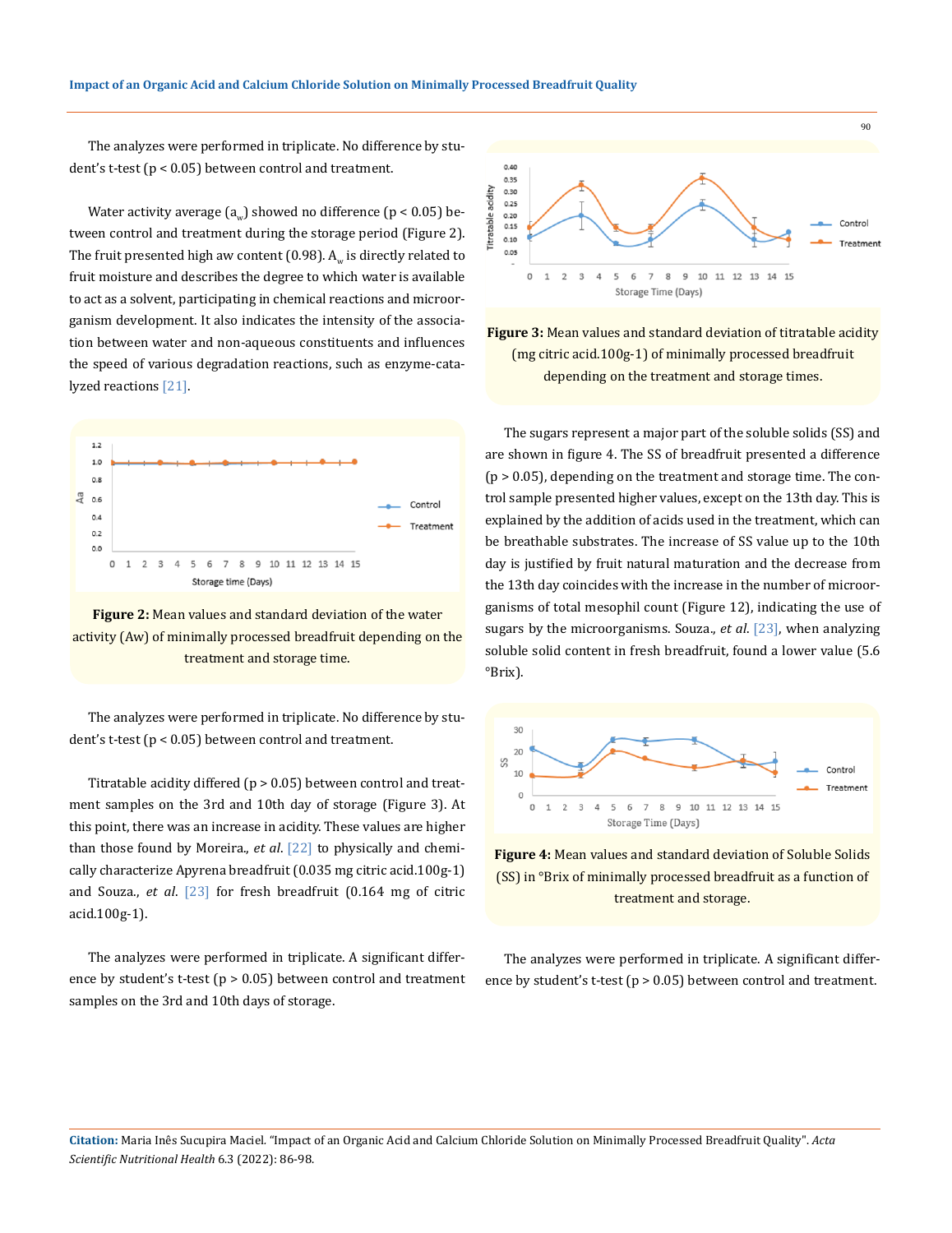Mechanical lesions of fruit and vegetable minimal processing lead to biochemical deterioration, such as enzymatic browning. This is caused mainly by the action of the enzyme polyphenol oxidase (PPO) on phenolic compounds present in certain fruits. This is considered the lifespan limiting factor of certain minimally processed fruits. Ascorbic acid as a reducing agent is traditionally applied in combination with other organic acids to prevent enzymatic browning [24].

As breadfruit matures, the firmness of the pulp decreases, making it softer. Values varied between the control and treatment samples, during the storage period, according to figure 5. Treated samples remained firmer than the controls. These results are justified by the addition of calcium chloride solution. Calcium salts are traditionally used to maintain fruit firmness [25]. Guo., *et al*. [26], when analyzing soluble solids content and pear firmness during ripening, found that storage time generated a significant decrease in firmness after 4 days. According to Brasil and Siddiqui  $[27]$ , the loss of pulp firmness is an indicator of ripeness and quality that can determine the shelf life of fruit.



**Figure 5:** Mean values and standard deviation of firmness of the fruit pulp minimally processed according to the treatment and storage times.

The analyzes were performed in triplicate. A significant difference by student's t-test (p > 0.05) between control and treatment.

Minimal processing exposes fruit tissue in half, causing a substantial mass loss. Mass loss in minimally processed breadfruit presented in figure 6, was lower in the samples with improvement solution; however, these values did not differ ( $p < 0.05$ ). With the storage passing time, there was an increase in mass loss for all analyzed samples. Chen., *et al*. [28], studying the effect of ascorbic

acid and UV-C combination on the quality of minimally processed apples, did not also find significant differences between the control samples and samples enriched with ascorbic acid.



**Figure 6:** Average values and standard deviation of mass loss of minimally processed breadfruit depending on the treatment and storage times.

The analyzes were performed in triplicate. No difference by student's t-test (p < 0.05) between control and treatment.

As for luminosity  $(L^*)$ , presented in figure 7, there was a significant difference (p > 0.05) between control and treatment samples. Samples with treatment presented a higher index for this parameter, justified by the use of the improvement solution. Reducing agents of this solution are used to avoid browning of processed products, as well as calcium chloride, which action may be due to inhibition of PPO by chloride ions, as well as by diffusion of calcium on tissues, which may have helped to maintain quality, reducing browning. This characteristic was maintained at all times analyzed. These changes in the value of L\* are attributed to enzymatic browning caused by the damage to the fruit tissue and consequent increase of the contact with the PPO enzyme and its substrates.



**Figure 7:** Mean values and standard deviation of L \* of freshly baked breadfruit depending on the treatment and storage times.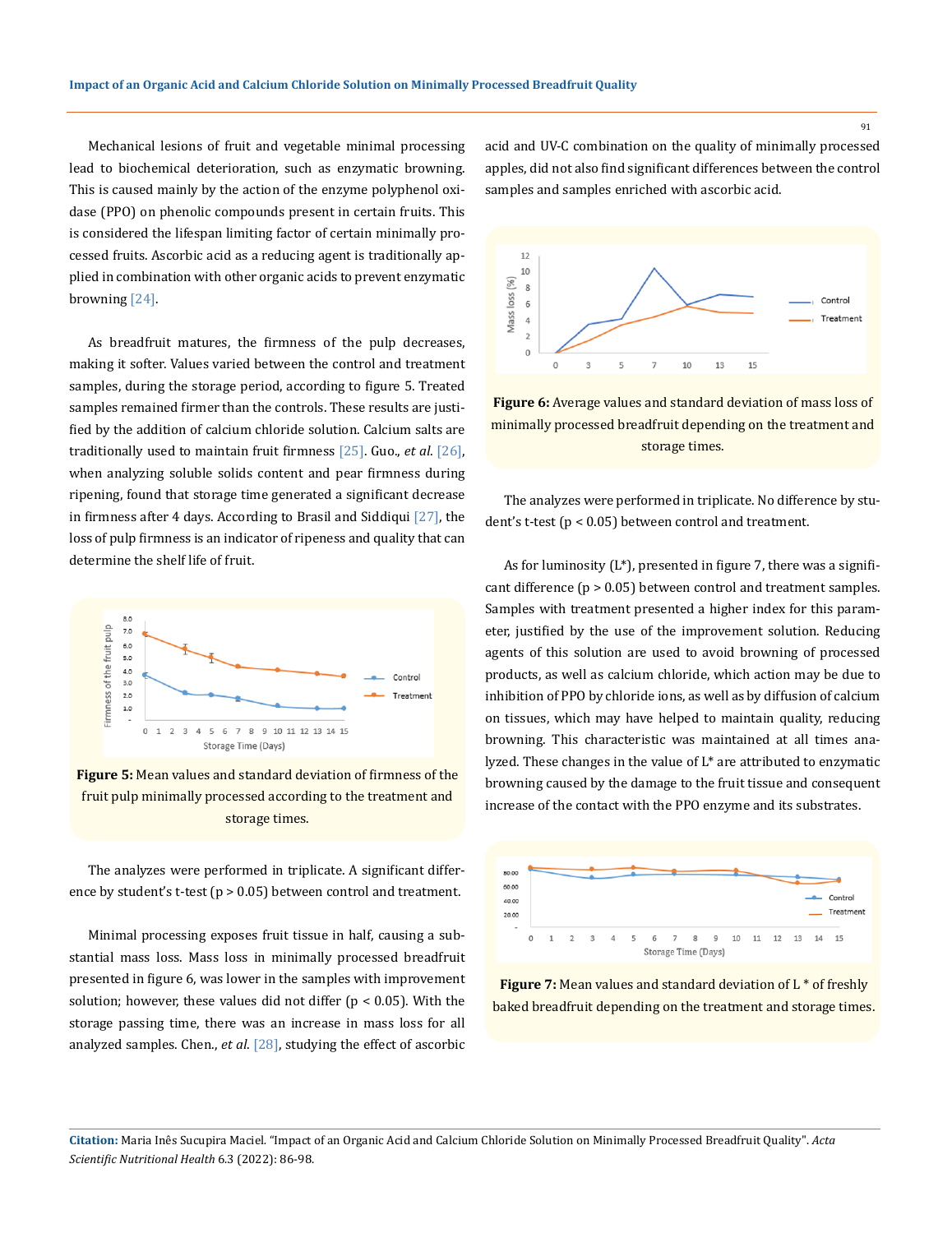The analyzes were performed in triplicate. Significant difference by student's t-test ( $p > 0.05$ ) between control and treatment samples.

As for a\* coordinate, there was a significant difference between control and treatment samples. Values of a\*, shown in figure 8, may be used to indicate fruit browning. The results indicated a tendency to brown staining in control samples, characteristic of PPO enzyme action.



**Figure 8:** Mean values and standard deviation of a \* of minimally processed breadfruit as a function of treatment and storage times.

The analyzes were performed in triplicate. Significant difference by student's t-test (p > 0.05) between control and treatment samples.

Values of coordinate b\* were positive, according to figure 9, which indicates proximity to yellow. This parameter had a significant difference between control and treatment samples, with a higher index in control samples. Degradation reactions may occur during the processing and storage of minimally processed fruits, resulting in browning. These data indicate that the use of acid and calcium chloride improvement solutions showed greater inhibition of PPO enzyme action. Zambrano-Zaragoza., *et al*. [29] emphasize that the use of chemical additives, such as acidulates (citric acid) and reducing agents (ascorbic acid) have been used in minimally processed fruits and vegetables to control browning.

The analyzes were performed in triplicate. Significant difference by student's t-test ( $p > 0.05$ ) between control and treatment samples.



**Figure 9:** Mean values and standard deviation of b<sup>\*</sup> of freshly baked breadfruit depending on the treatment and storage times.

Roopa., *et al*. [20], when analyzing the effect of minimum processing and the use of modified atmosphere packaging as a promising way to extend breadfruit lifespan, showed that during the 45 days of storage, there was a significant decrease in the value of L\*, a\*, and b\* over storage time. These results corroborate findings by Chen., *et al*. [28] when analyzing the effect of citric acid and UV-C use on the quality of minimally processed apples.

Related to the whiteness index, shown in figure 10, it was verified that there was a significant difference between control and treatment samples, during storage. A decrease in this parameter is indicative of browning. Samples with the addition of improvement solution showed higher values for this parameter, except at the end of the evaluated period (13th and 15th days).



**Figure 10:** Mean values and standard deviation of the breadfruit whiteness Index minimally processed according to the treatment and storage times.

The analyzes were performed in triplicate. Significant difference by student's t-test ( $p > 0.05$ ) between control and treatment samples.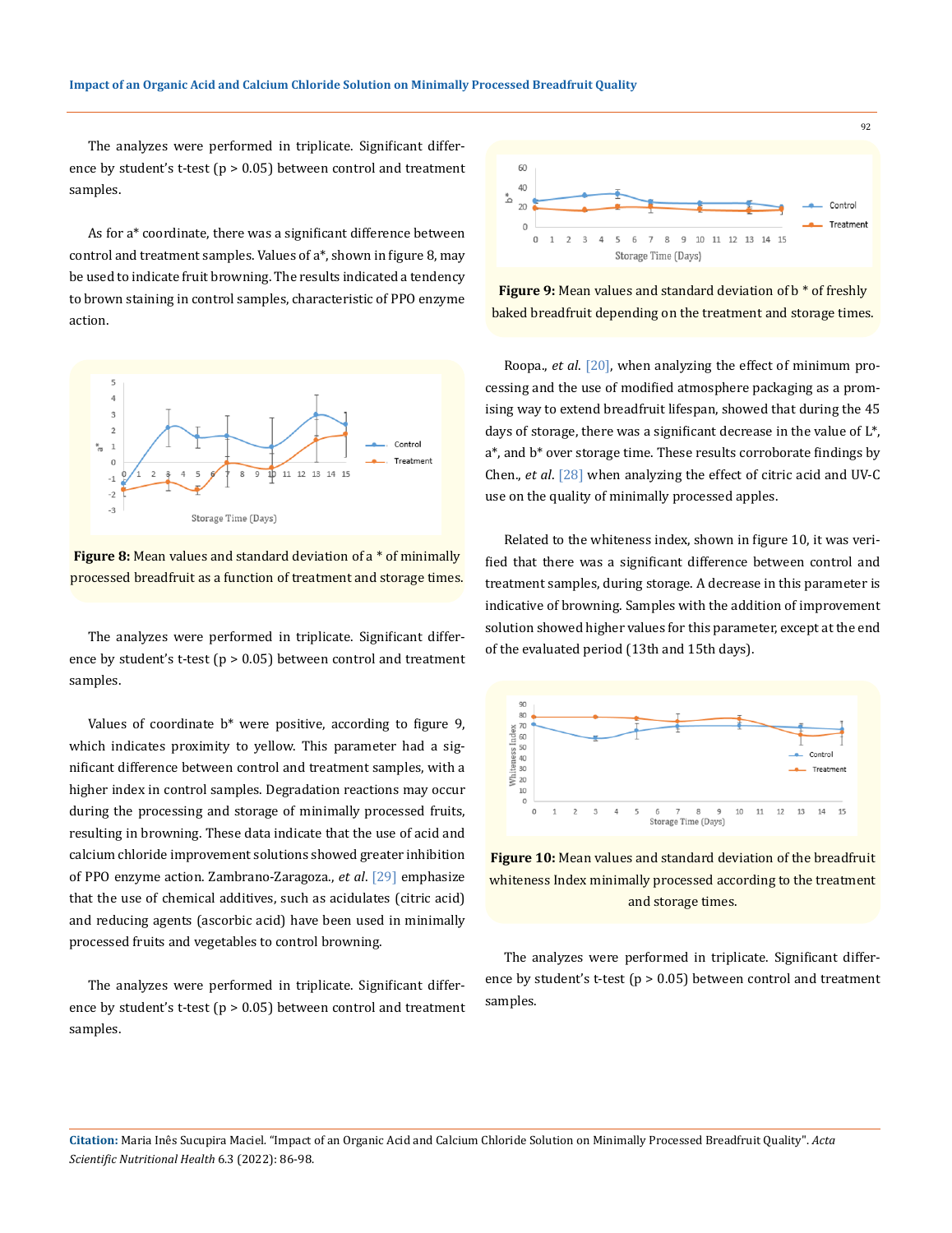For darkening index (Figure 11) samples behaved inversely, that is, control samples were darker than those with treatment, justified by the absence of an improvement solution. There is a significant difference between samples over the storage period. This parameter is a factor that limits the lifespan and commercialization of minimally processed fruits.



**Figure 11:** Mean values and standard deviation of the minimally processed breadfruit darkness Index according to the treatment and storage times.

The analyzes were performed in triplicate. Significant difference by student's t-test ( $p > 0.05$ ) between control and treatment samples.

These data corroborate those found by Chen., *et al*. [28], when they evaluated the effect of the addition of citric acid (AC), UV-C and in combination (AC + UV-C) under browning of minimally processed apples, during storage for 15 days at 5°C. They showed that treatment with citric acid could aggravate the browning of minimally processed apples in a certain period of storage. At the end of the storage, apples treated with citric acid became darker than control samples.

#### **Chemical composition of minimally processed breadfruit**

The chemical composition of food manifests its potential in nutrients, being important data for the food industry. In the literature, information on the approximate composition of minimally processed breadfruit is scarce. Values of moisture, ashes, lipids, proteins, total sugars, carbohydrates, and fibers are presented in table 1.

|                        | 93               |
|------------------------|------------------|
| <b>Fraction/Source</b> | data             |
| Humidity               | $57.52 \pm 0.98$ |
| Ashes                  | $1.23 \pm 0.09$  |
| Lipids                 | $0.67 \pm 0.04$  |
| Proteins               | $1.64 \pm 0.03$  |
| <b>Total Sugars</b>    | $3.23 \pm 0.05$  |
| Carbohydrates          | 38.94            |
| Fibers                 | $18.91 \pm 0.02$ |

Table 1: Chemical composition (g.100g<sup>-1</sup>) of minimally processed breadfruit.

The breadfruit used in the present study had a mean moisture content similar to that found by Almeida, Feijó, and Marcellini [30] when characterizing green breadfruit biomass. Moisture is a parameter that must be considered because it facilitates fruit deterioration and microbiological development, is related to its stability, quality, and composition.

Ash content analysis provides us with prior information on nutritional value and depends on the food nature and determination method used. Ash content determined in this experiment (Table 1) was higher than that reported in other studies  $[1,30]$ . This variation can occur naturally influenced by climate, period of the year, and cultivar type of soil.

Lipid contents found are higher (Table 1) than those presented by Turi., *et al*. [1] and Almeida, Feijó e Marcellini [30]. This variation can be attributed to fruit varieties. This justifies the differences between different sources consulted. The mean value found for proteins was 1.64 g.100g-1; it is close to those found by Almeida, Feijó e Marcellini [30]. Turi., *et al*. [1] carried out a review of the literature on this fruit and presented mean values of 5.2 g.100g-1 for fresh breadfruit proteins. The mean carbohydrate result in breadfruit studied is within the average of the values presented by the other authors cited. In total sugar analysis and fiber fraction, the values found are close to that reported by Almeida, Feijó, and Marcellini [30] when developing and characterizing green breadfruit biomass.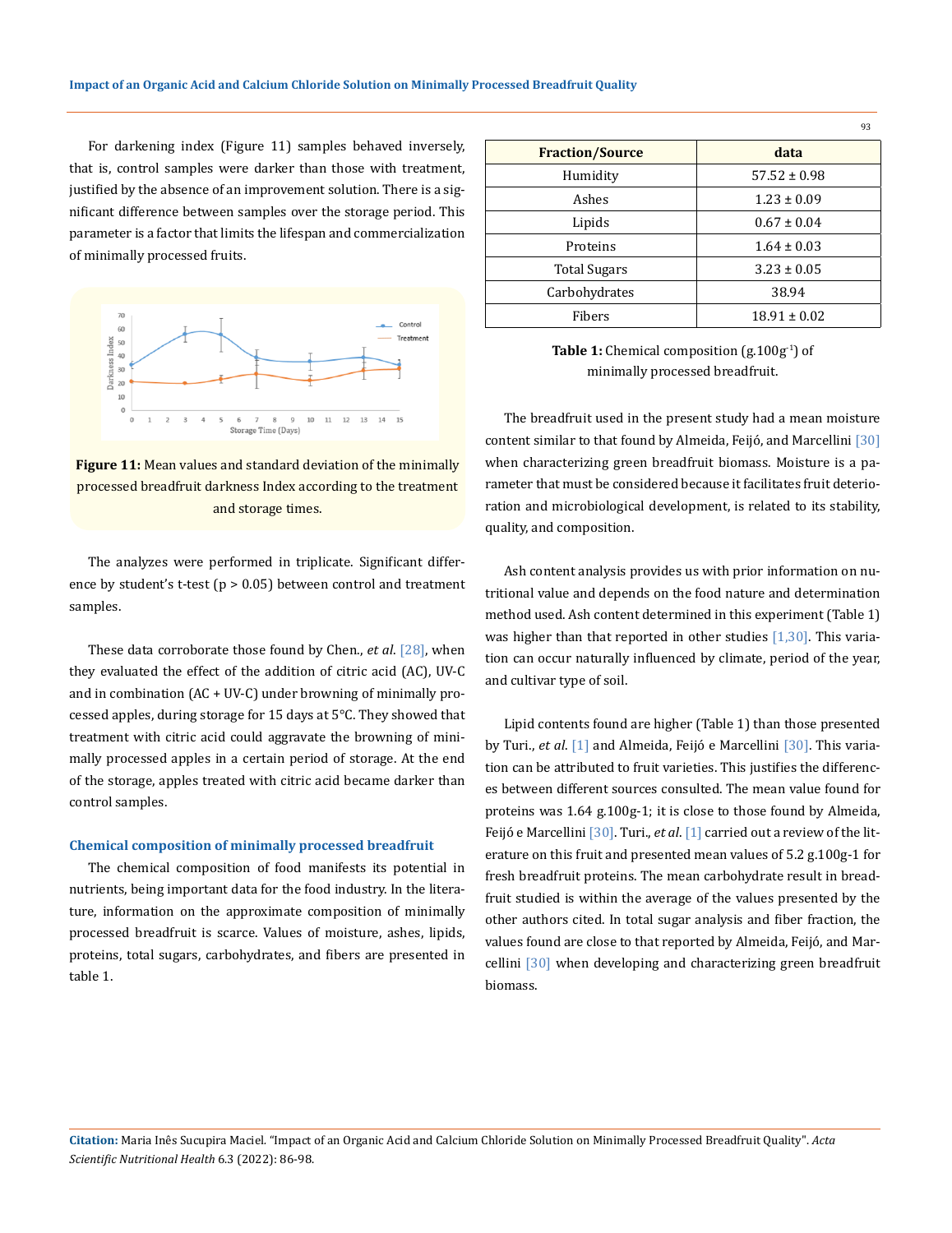# **Total phenolic**

All plants produce a remarkable range of secondary metabolites, being phenolic compounds one of the most important metabolites of this group, presenting antioxidant action. The results of total phenol content for aqueous extract of minimally processed breadfruit over a period of 15 days are shown in table 2. The option was water extraction, for most of the phenolic compounds of this fruit presents greater polarity, therefore, they are more watersoluble [30].

| Storage time (days) | Control                          | <b>With treatment</b>            |
|---------------------|----------------------------------|----------------------------------|
|                     | $310.1 \pm 1.05^{Ba}$            | $350.65 \pm 1.89$ <sup>aA</sup>  |
| 3                   | $280.83 \pm 1.05$ <sup>aC</sup>  | $250.61 \pm 1.75$ <sup>aBC</sup> |
| 5                   | $200.76 \pm 2.30^{aD}$           | $240.11 \pm 2.03$ <sup>aC</sup>  |
| 7                   | $170.67 \pm 1.86$ <sup>aE</sup>  | $150.69 \pm 2.68$ <sup>aD</sup>  |
| 10                  | $260.52 \pm 2.02$ <sup>aBC</sup> | $280.40 \pm 1.43$ <sup>aB</sup>  |
| 13                  | $280.99 \pm 1.36$ <sup>aAB</sup> | $240.87 \pm 1.46$ <sup>bC</sup>  |
| 15                  | $200.04 \pm 0.61^{\text{bDE}}$   | $350.60 \pm 1.64$ <sup>aA</sup>  |

| <b>Table 2:</b> Total phenolic contents in fresh-cut breadfruit |  |
|-----------------------------------------------------------------|--|
| (mg GAE.100 $g1$ dry sample).                                   |  |

Means followed by the same lowercase letter in the line do not differ significantly from each other by the student's t-test (p < 0.05). Averages, in the same column, followed by different letters differ statistically according to Tukey's test  $(p < 0.05)$ 

Total phenolic content of control and treatment samples decreased between 9 and 28% after 3 days of storage. It was verified that there was a significant difference between control and treatment samples, except for the 7th day of storage. The behavior for treated samples did not differ from control on days 0 and 7, presenting the lowest total phenolic content on the 7th day of storage  $(150.69 \pm 2.68 \text{ mg of gallic acid equivalent per } 100 \text{ g dry sample})$ and the highest value on 0 (zero) storage day  $(350.65 \pm 1.89 \text{ mg of})$ gallic acid equivalent per 100 g dry sample). However, it presented a significant difference for the other days. This fact can be explained by the addition of citric and ascorbic acids in improvement solution preparation; thus demonstrating the antioxidant action of these acids. The results show that the fresh-cut breadfruit extract promising antioxidant activities have potential bioactivities due to the high content of phenolic compounds.

Jalal., *et al*. [31] found total phenolic values in breadfruit between 203.17 ± 7.65 until 781 ± 52.97 mg GAE/g dry weight of the sample, using methanol and dichloromethane as solvents. Almeida, Feijó, and Marcellini [30] quantified 615.98  $\pm$  12.44 mg of gallic acid equivalent.100 g-1 of dry sample in green breadfruit aqueous extract.

Variations in the contents of phenolic compounds can be influenced by several factors, such as maturation, species, cultivation practices, geographical origin, growth stage, harvest conditions, and fruit storage process. Methodological peculiarity related to the solvent extractor, whether fresh or dry sample and the phenolic used as a standard for quantification of total phenolic compounds can cooperate for the observed differences.

# **Evaluation of antioxidant capacity**

Antioxidant activity may depend on several factors, such as oxidation conditions and stages, radical formation and stability, as well as a possible location of antioxidants, and stability in different stages of food processing [32].

For the samples without immersion in improvement solution, EC50 values remained above-treated samples, showing lower values of antioxidant activity (Table 3). Almeida, Feijó, and Marcellini [30] when evaluating the antioxidant capacity of green breadfruit in aqueous extract presented an 85% reduction of DPPH. after one hour of contact. Jalal., *et al*. [31], when evaluating pulp, bark, and bark plus breadfruit pulp, using different solvents ( $55 \pm 5.89$  µg/ mL) and the control group found significant differences (p < 0.05) between extraction values by part of the  $(55 \pm 5.89 \text{ µg/mL})$  and control (ascorbic acid,  $61 \pm 4.51$  µg/mL). Methanol extract from the part of pulp inhibited the 50% free radicals of DPPH., being the greater antioxidant activity in the breadfruit pulp.

Means followed by the same lowercase letter in the line do not differ significantly from each other by the student's t-test (p < 0.05). Averages, in the same column, followed by different letters differ statistically according to Tukey's test ( $p < 0.05$ ).

The treated sample had the highest antioxidant capacity in the fresh sample on day 0 for the samples with treatment and control.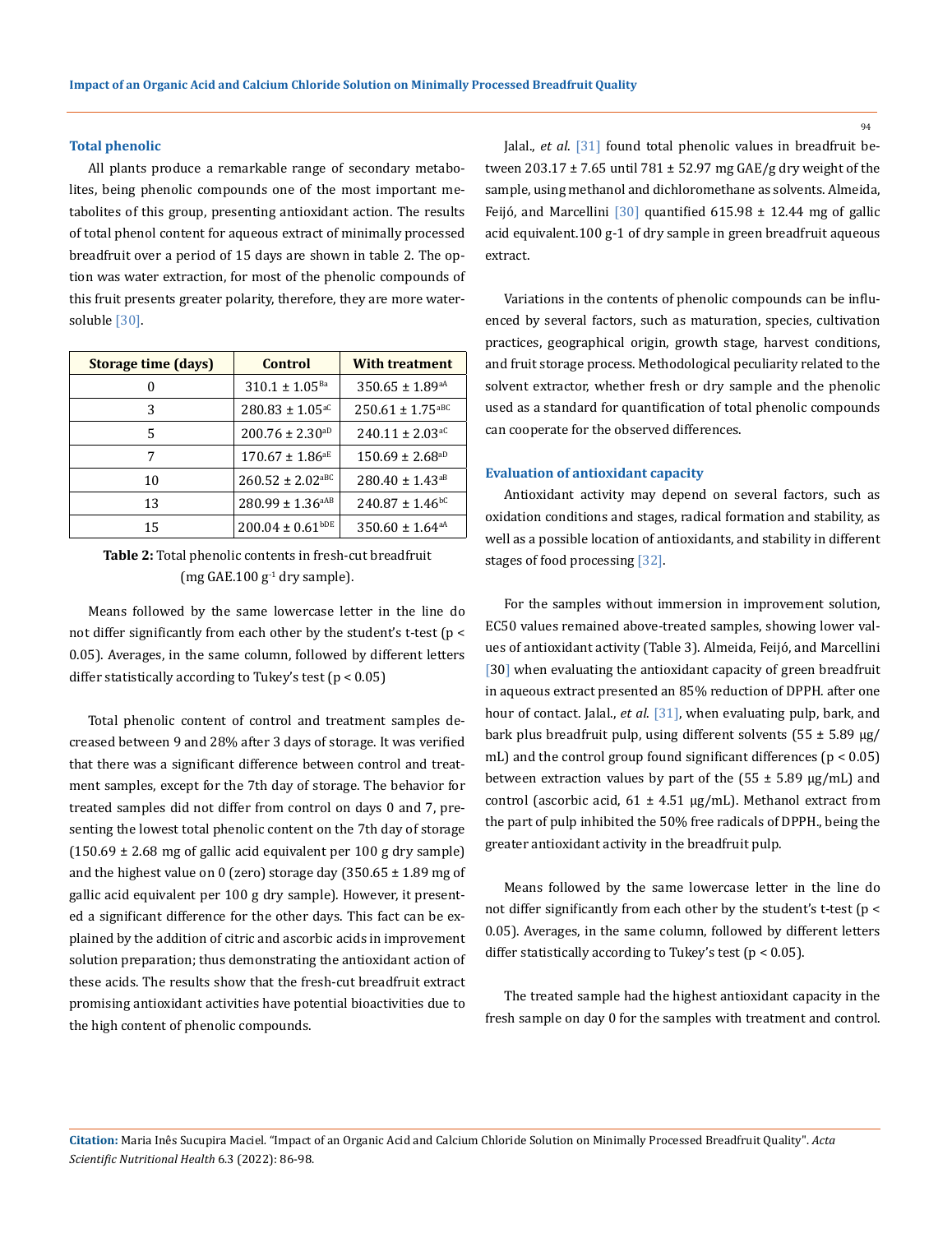| Storage time (days) | Control                         | <b>With treatment</b>           |
|---------------------|---------------------------------|---------------------------------|
| 0                   | $214.7 \pm 0.5^{aB}$            | $69.34 \pm 0.05$ <sup>bC</sup>  |
| 3                   | $68.97 \pm 0.03$ <sup>aF</sup>  | $50.69 \pm 0.07$ <sup>bE</sup>  |
| 5                   | $52.76 \pm 0.09$ <sup>aG</sup>  | $46.31 \pm 0.09$ <sup>bF</sup>  |
| 7                   | 337.84 ± 0.01 <sup>aA</sup>     | $200.36 \pm 0.04$ <sup>bA</sup> |
| 10                  | $143.80 \pm 0.02$ <sup>aD</sup> | $83.05 \pm 0.06^{b}$            |
| 13                  | $180.43 \pm 0.03$ <sup>aC</sup> | $59.70 \pm 0.07^{bD}$           |
| 15                  | $71.01 \pm 0.08$ <sup>aE</sup>  | $33.33 \pm 0.04$ <sup>bG</sup>  |

**Table 3:** Antioxidant capacity (EC50 in μg/mL) of the minimally processed aqueous fruit extract using the DPPH. free radical.

Total Antioxidant Capacity Equivalent to Trolox (TEAC) values found in this study were higher than those obtained by Lan., *et al*. [33] when analyzing breadfruit antioxidant activity, whose value was 7.2  $\pm$  1.6 µmol of Trolox/g of the sample (Table 4).

Means followed by the same lowercase letter in the line do not differ significantly from each other by the student's t-test (p < 0.05). Averages, in the same column, followed by different letters differ statistically according to Tukey's test ( $p < 0.05$ ).

| Storage time (days) | Control                         | <b>With treatment</b>           |
|---------------------|---------------------------------|---------------------------------|
| 0                   | $5.55 \pm 0.04$ <sup>bF</sup>   | 53.98 ± 0.04 <sup>aG</sup>      |
| 3                   | $54.47 \pm 0.04$ <sup>aE</sup>  | $54.57 \pm 0.05$ <sup>aF</sup>  |
| 5                   | $79.36 \pm 0.04$ <sup>bB</sup>  | 92.30 $\pm$ 0.20 <sup>aB</sup>  |
| 7                   | $43.56 \pm 0.04$ <sup>bG</sup>  | $58.59 \pm 0.10^{\text{aE}}$    |
| 10                  | $68.82 \pm 0.05$ <sup>bC</sup>  | $82.54 \pm 0.03$ <sup>aC</sup>  |
| 13                  | $68.49 \pm 0.13^{bD}$           | $78.32 \pm 0.09^{aD}$           |
| 15                  | $129.56 \pm 0.07$ <sup>bA</sup> | $188.60 \pm 0.06$ <sup>aA</sup> |

95

**Table 4:** Total Antioxidant Capacity Equivalent to Trolox (μmol Trolox/g sample) by the ABTS method + for minimally processed aqueous fruit extract.

# **Microbiological analysis**

Like other vegetables, minimally processed fruits have a favorable environment for microbial development. The very composition with high water activity, presence of sugars, and, above all, surface increased by cuts favor microbial development. Microbiological counts of minimally processed and stored breadfruit for 15 days are shown in figure 12.



**Figure 11:** The behavior of the microbiota of breadfruit minimally processed and stored under refrigeration. CTM: Total Mesophyll Count; CT: Total Coliforms; EC: Escherichia Coli; B: Mold and L: Yeast

It is observed that the counts of mesophilic bacteria, coliforms and molds, and yeasts in the control sample and those submitted to treatment increased during storage so that the treatment did not influence product conservation. Insignificant coliform load in control and treatment samples and the slight change during storage indicate that this type of microorganism was not a problem for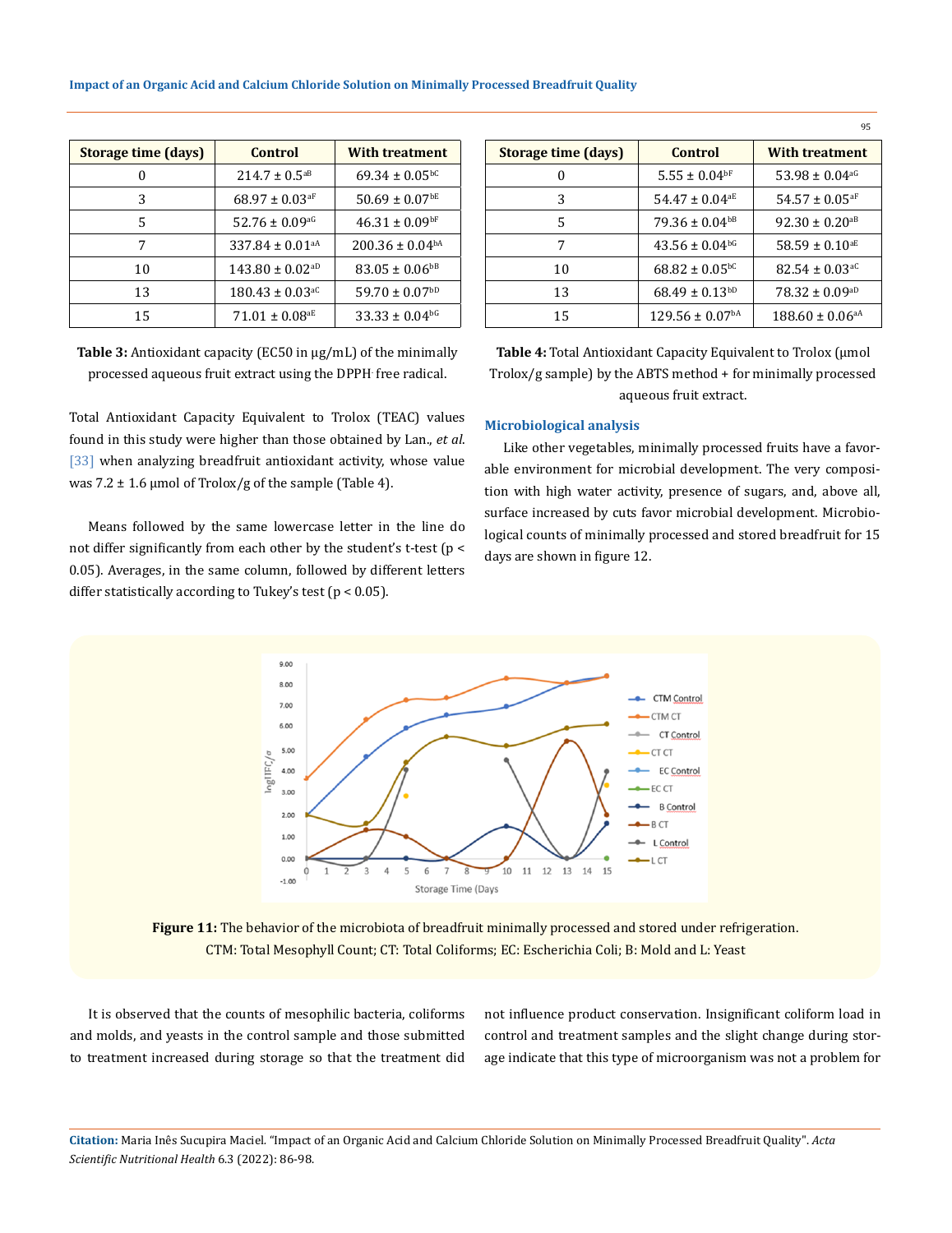product conservation up to 10 days of storage. Chen., *et al*. [28], when evaluating the effect of citric acid, UV-C, and citric acid together with UV-C, in minimally processed apples also observed this behavior. They reported that the bacterial count of all treatments increased as the storage time increased, with treatment with citric acid and UV-C presented the lowest rate among all.

Product lifespan definition is determined by sensorial characteristics associated with the results of mesophylls and fungi total count. Roopa., *et al*. [20], when evaluating minimally processed breadfruit lifespan stored under refrigeration, concluded that the treatment with a conservative solution helped to guarantee product microbiological safety, with no incidence of coliforms or pathogens, having control samples displayed coliforms throughout the storage range.

Fungi behavior (Molds and Yeasts) was determinant for the establishment of product lifespan. Up to the  $5<sup>th</sup>$  day, it was verified that the microbial load of these microorganisms was below acceptable levels for industrialized plant products, that is, 4logUFC/g [34]. Microbiological parameters are not a good indicator to determine the lifespan of this type of minimally processed product, since this will be consumed after thermal treatment.

## **Conclusion**

This study indicated that immersion in organic acid and calcium chloride solution for 5 minutes was useful to ensure better preservation of physicochemical characteristics of the breadfruit and microbiological quality, with the maintenance of its sensorial aspects.

# **Bibliography**

- 1. Turi CE., *et al*. "Breadfruit (*[Artocarpus altilis and hybrids](https://www.sciencedirect.com/science/article/abs/pii/S0924224415001818)*): A [traditional crop with the potential to prevent hunger and miti](https://www.sciencedirect.com/science/article/abs/pii/S0924224415001818)gate diabetes in Oceania". *[Trends in Food Science and Technol](https://www.sciencedirect.com/science/article/abs/pii/S0924224415001818)ogy* [45 \(2015\): 264-272.](https://www.sciencedirect.com/science/article/abs/pii/S0924224415001818)
- 2. Ragone D. "Breadfruit*-Artocarpus altilis* [\(Parkinson\) Fosberg".](https://www.sciencedirect.com/science/article/pii/B9780128031384000095)  *[Exotic Fruits Reference Guide](https://www.sciencedirect.com/science/article/pii/B9780128031384000095)* (2018): 53-60.
- 3. Huang S., *et al*[. "Cooking loss, texture properties, and color of](file:///C:/Users/DELL/Desktop/07-02-2022/PDF/ASNH/ASNH-21-RA-342/Cooking%20loss,%20texture%20properties,%20and%20color%20of%20comminuted%20beef%20prepared%20with%20breadfruit%20(Artocarpus%20altilis)%20flour”)  [comminuted beef prepared with breadfruit \(](file:///C:/Users/DELL/Desktop/07-02-2022/PDF/ASNH/ASNH-21-RA-342/Cooking%20loss,%20texture%20properties,%20and%20color%20of%20comminuted%20beef%20prepared%20with%20breadfruit%20(Artocarpus%20altilis)%20flour”)*Artocarpus altilis*) flour". *[Meat and Muscle Biology](file:///C:/Users/DELL/Desktop/07-02-2022/PDF/ASNH/ASNH-21-RA-342/Cooking%20loss,%20texture%20properties,%20and%20color%20of%20comminuted%20beef%20prepared%20with%20breadfruit%20(Artocarpus%20altilis)%20flour”)* 3.1 (2019): 231.
- 4. Velderrain-Rodríguez GR., *et al*[. "Postharvest Technology of](https://www.elsevier.com/books/postharvest-technology-of-perishable-horticultural-commodities/yahia/978-0-12-813276-0)  [Perishable Horticultural Commodities: Minimal Processing"](https://www.elsevier.com/books/postharvest-technology-of-perishable-horticultural-commodities/yahia/978-0-12-813276-0)  [\(2019\): 353-374.](https://www.elsevier.com/books/postharvest-technology-of-perishable-horticultural-commodities/yahia/978-0-12-813276-0)
- 5. Azarakhsh N., *et al.* ["Lemongrass essential oil incorporated](https://www.sciencedirect.com/science/article/abs/pii/S0925521413002792)  [into alginate- based edible coating for shelf-life extension and](https://www.sciencedirect.com/science/article/abs/pii/S0925521413002792)  [quality retention of fresh-cut pineapple".](https://www.sciencedirect.com/science/article/abs/pii/S0925521413002792) *Postharvest Biology Technology* [88 \(2014\): 1-7.](https://www.sciencedirect.com/science/article/abs/pii/S0925521413002792)
- 6. Bang IH., *et al*[. "Preservation of mandarins using a microbial](https://www.sciencedirect.com/science/article/abs/pii/S2214289421000508)  [decontamination system integrating calcium oxide solution](https://www.sciencedirect.com/science/article/abs/pii/S2214289421000508)  [washing, modified atmosphere packaging, and dielectric bar](https://www.sciencedirect.com/science/article/abs/pii/S2214289421000508)[rier discharge cold plasma treatment".](https://www.sciencedirect.com/science/article/abs/pii/S2214289421000508) *Food Packaging and Shelf Life* [29 \(2021\): 100682.](https://www.sciencedirect.com/science/article/abs/pii/S2214289421000508)
- 7. Ribeiro KCS., *et al*[. "Impact of cold plasma on the techno-func](https://pubmed.ncbi.nlm.nih.gov/33773691/)[tional and sensory properties of whey dairy beverage added](https://pubmed.ncbi.nlm.nih.gov/33773691/)  with xylooligosaccharide". *[Food Research International](https://pubmed.ncbi.nlm.nih.gov/33773691/)* 142 [\(2021\): 110232.](https://pubmed.ncbi.nlm.nih.gov/33773691/)
- 8. Robichaud V., *et al.* ["Effect of γ-irradiation and food additives](https://www.researchgate.net/publication/346870518_Effect_of_g-irradiation_and_food_additives_on_the_microbial_inactivation_of_foodborne_pathogens_in_infant_formula)  [on the microbial inactivation of foodborne pathogens in infant](https://www.researchgate.net/publication/346870518_Effect_of_g-irradiation_and_food_additives_on_the_microbial_inactivation_of_foodborne_pathogens_in_infant_formula)  formula". *LWT* [139 \(2021\): 110547.](https://www.researchgate.net/publication/346870518_Effect_of_g-irradiation_and_food_additives_on_the_microbial_inactivation_of_foodborne_pathogens_in_infant_formula)
- 9. Traversari S., *et al* ["Combined effect of silicon and non-thermal](https://pubmed.ncbi.nlm.nih.gov/34273738/)  [plasma treatments on yield, mineral content, and nutraceuti](https://pubmed.ncbi.nlm.nih.gov/34273738/)[cal proprieties of edible flowers of Begonia cucullata".](https://pubmed.ncbi.nlm.nih.gov/34273738/) *Plant [Physiology and Biochemistry](https://pubmed.ncbi.nlm.nih.gov/34273738/)* 166 (2021): 1014-1021.
- 10. Rodríguez GM., *et al. "*[Antioxidant active packaging based on](https://www.sciencedirect.com/science/article/abs/pii/S0268005X19325937)  [papaya edible films incorporated with](https://www.sciencedirect.com/science/article/abs/pii/S0268005X19325937) *Moringa oleifera* and [ascorbic acid for food preservation".](https://www.sciencedirect.com/science/article/abs/pii/S0268005X19325937) *Food Hydrocolloids* 103 [\(2020\): 105630.](https://www.sciencedirect.com/science/article/abs/pii/S0268005X19325937)
- 11. [AOAC International. "Official Methods of Analysis \(OMA\) of](https://www.aoac.org/official-methods-of-analysis-21st-edition-2019/)  [AOAC International. USA" \(2012\).](https://www.aoac.org/official-methods-of-analysis-21st-edition-2019/)
- 12. [CIE. "Calorimetry Vienna: Commission Internationale](https://cie.co.at/publications/colorimetry-4th-edition)  [deL'Eclairage \(2004\).](https://cie.co.at/publications/colorimetry-4th-edition)
- 13. Palou E., *et al.* ["Polyphenoloxidase activity and color of](https://ift.onlinelibrary.wiley.com/doi/abs/10.1111/j.1365-2621.1999.tb09857.x)  [blanched and hot hydrostatic pressure treated banana puree".](https://ift.onlinelibrary.wiley.com/doi/abs/10.1111/j.1365-2621.1999.tb09857.x)  *[Journal Food Science](https://ift.onlinelibrary.wiley.com/doi/abs/10.1111/j.1365-2621.1999.tb09857.x)* 64 (1999): 42-45.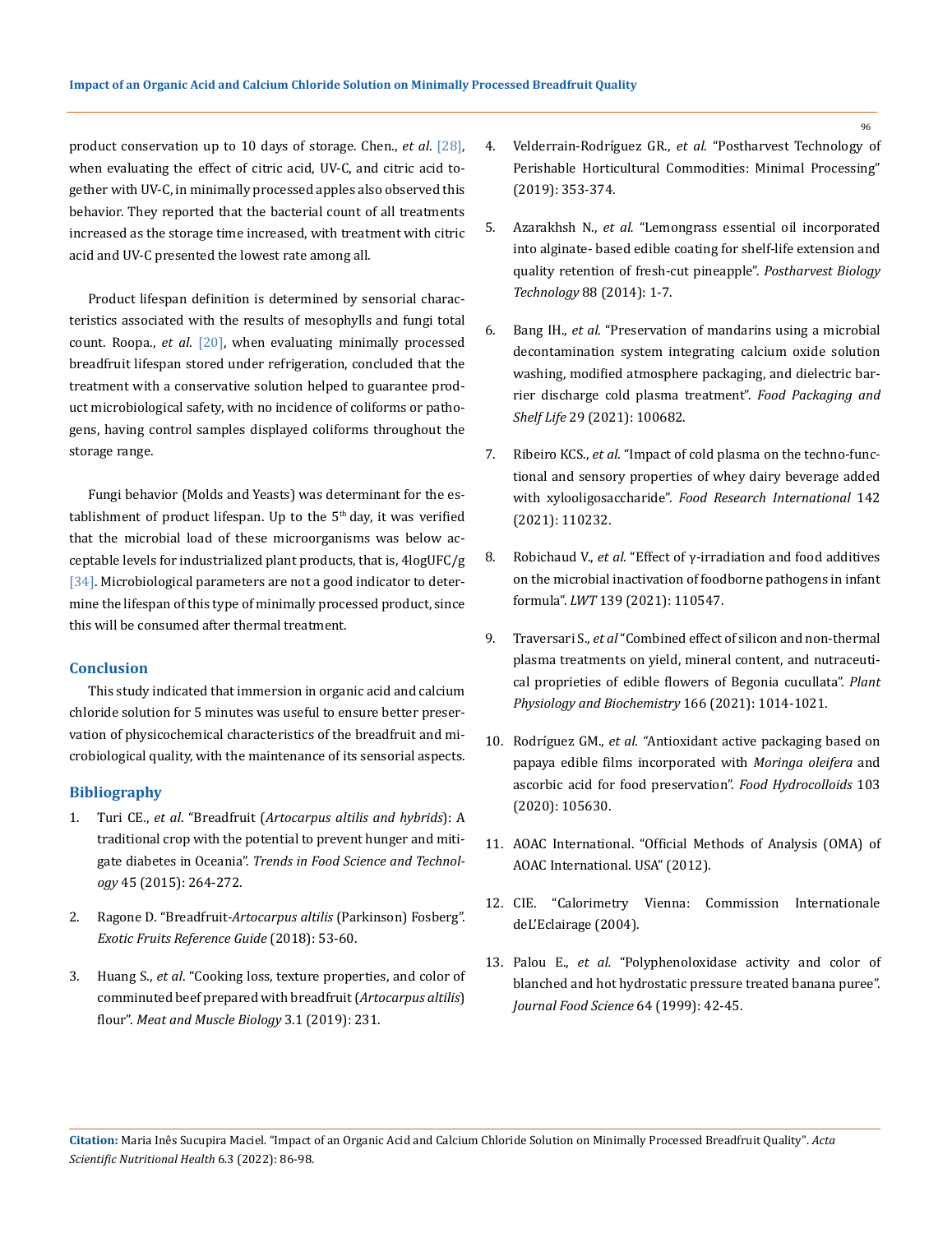- 14. [Van Soest PJ. "The use of detergents in the analysis of fibrous](https://academic.oup.com/jaoac/article-abstract/73/4/491/5692005)  [feeds: II. A rapid method for the determination of fiber and](https://academic.oup.com/jaoac/article-abstract/73/4/491/5692005)  lignin". *[Journal of the Association of Official Agricultural Chem](https://academic.oup.com/jaoac/article-abstract/73/4/491/5692005)ists* [46 \(1963\): 1-7.](https://academic.oup.com/jaoac/article-abstract/73/4/491/5692005)
- 15. Suresh S., *et al*[. "Thermal characteristics, chemical composi](https://www.researchgate.net/publication/256429245_Thermal_characteristics_chemical_composition_and_polyphenol_contents_of_date-pits_powder)[tion and polyphenol contentes of date-pits powder".](https://www.researchgate.net/publication/256429245_Thermal_characteristics_chemical_composition_and_polyphenol_contents_of_date-pits_powder) *Journal Food Engineering* [119 \(2013\): 668-679.](https://www.researchgate.net/publication/256429245_Thermal_characteristics_chemical_composition_and_polyphenol_contents_of_date-pits_powder)
- 16. Brand-williams W., *et al*[. "Use of a method to avaluate antioxi](https://www.sciencedirect.com/science/article/abs/pii/S0023643895800085)dante activity". *[Lebensmittel-Wissenchaft and Technologie](https://www.sciencedirect.com/science/article/abs/pii/S0023643895800085)* 28 [\(1995\): 25-30.](https://www.sciencedirect.com/science/article/abs/pii/S0023643895800085)
- 17. Sanchéz-Moreno C., *et al*[. "A procedure to measure the anti](https://onlinelibrary.wiley.com/doi/abs/10.1002/%28SICI%291097-0010%28199802%2976%3A2%3C270%3A%3AAID-JSFA945%3E3.0.CO%3B2-9)radical efficiency of polyphenols". *[Journal of the Science of Food](https://onlinelibrary.wiley.com/doi/abs/10.1002/%28SICI%291097-0010%28199802%2976%3A2%3C270%3A%3AAID-JSFA945%3E3.0.CO%3B2-9)  and Agriculture* [76 \(1998\): 270-276.](https://onlinelibrary.wiley.com/doi/abs/10.1002/%28SICI%291097-0010%28199802%2976%3A2%3C270%3A%3AAID-JSFA945%3E3.0.CO%3B2-9)
- 18. Re R., *et al.* ["Antioxidant activity applying an improved abts](https://www.sciencedirect.com/science/article/abs/pii/S0891584998003153)  [radical cation decolorization assay".](https://www.sciencedirect.com/science/article/abs/pii/S0891584998003153) *Free Radical Biology and Medicine* [26 \(1999\): 1231-1237.](https://www.sciencedirect.com/science/article/abs/pii/S0891584998003153)
- 19. [Wu S and Chen J. "Using pullulan-based edible coatings to ex](https://www.sciencedirect.com/science/article/abs/pii/S0141813013000196)[tend shelf-life of fresh-cut 'Fuji' apples".](https://www.sciencedirect.com/science/article/abs/pii/S0141813013000196) *International Journal of Biological Macromolecules* [55 \(2013\): 254-257.](https://www.sciencedirect.com/science/article/abs/pii/S0141813013000196)
- 20. Roopa N., *et al*[. "Minimal processing and passive modified at](https://www.researchgate.net/publication/275257301_Minimal_processing_and_passive_modified_atmosphere_packaging_of_bread_fruit_Artocarpus_altilis_sticks_for_shelf_life_extension_at_refrigerated_temperature)[mosphere packaging of bread fruit \(](https://www.researchgate.net/publication/275257301_Minimal_processing_and_passive_modified_atmosphere_packaging_of_bread_fruit_Artocarpus_altilis_sticks_for_shelf_life_extension_at_refrigerated_temperature)*Artocarpus altilis*) sticks [for shelf-life extension at refrigerated temperature".](https://www.researchgate.net/publication/275257301_Minimal_processing_and_passive_modified_atmosphere_packaging_of_bread_fruit_Artocarpus_altilis_sticks_for_shelf_life_extension_at_refrigerated_temperature) *Journal of [Food Science and Technology](https://www.researchgate.net/publication/275257301_Minimal_processing_and_passive_modified_atmosphere_packaging_of_bread_fruit_Artocarpus_altilis_sticks_for_shelf_life_extension_at_refrigerated_temperature)* 52 (2015): 7479-7485.
- 21. [Rahman MS. "Water Activity and Glass Transition of Foods".](https://www.researchgate.net/publication/230094960_Water_Activity_and_Glass_Transition)  *[Reference Module in Food Sciences](https://www.researchgate.net/publication/230094960_Water_Activity_and_Glass_Transition)* (2019): 1-11.
- 22. Moreira M., *et al*[. "Effects of polysaccharide-based edible coat](https://pubmed.ncbi.nlm.nih.gov/26604352/)[ings enriched with dietary fiber quality attributes of fresh-cut](https://pubmed.ncbi.nlm.nih.gov/26604352/)  apple". *[Journal of Food Science and Technology](https://pubmed.ncbi.nlm.nih.gov/26604352/)* 55 (2015): 795- [805.](https://pubmed.ncbi.nlm.nih.gov/26604352/)
- 23. Souza DS., *et al*[. "Elaboração de farinha instantânea a partir](https://www.researchgate.net/publication/277311098_Elaboracao_de_farinha_instantanea_a_partir_da_polpa_de_fruta-pao_Artocarpus_altilis)  [da polpa de fruta-pão \(](https://www.researchgate.net/publication/277311098_Elaboracao_de_farinha_instantanea_a_partir_da_polpa_de_fruta-pao_Artocarpus_altilis)*Artocarpus altilis*)". *Ciência Rural* 42 [\(2012\): 1123-1129.](https://www.researchgate.net/publication/277311098_Elaboracao_de_farinha_instantanea_a_partir_da_polpa_de_fruta-pao_Artocarpus_altilis)
- 24. Jiang Y., *et al*[. "Browning: Enzymatic Browning".](https://www.researchgate.net/publication/301702525_Browning_Enzymatic_Browning) *Encyclopedia [of Food and Health](https://www.researchgate.net/publication/301702525_Browning_Enzymatic_Browning)* (2016): 508-514.
- 25. Garcia Loredo AB., *et al*[. "Impact of combined ascorbic acid/](https://agris.fao.org/agris-search/search.do?recordID=US201900092183) [CaCl2, hydrogen peroxide and ultraviolet light treatments on](https://agris.fao.org/agris-search/search.do?recordID=US201900092183)  [structure, rheological properties and texture of fresh-cut pear](https://agris.fao.org/agris-search/search.do?recordID=US201900092183)  (William var.)". *[Journal of Food Engineering](https://agris.fao.org/agris-search/search.do?recordID=US201900092183)* 114 (2013): 164- [173.](https://agris.fao.org/agris-search/search.do?recordID=US201900092183)
- 26. Guo Z., *et al*[. "Color compensation and comparison of short](https://www.sciencedirect.com/science/article/abs/pii/S0925521415302088)[wave near infrared and long wave near infrared spectroscopy](https://www.sciencedirect.com/science/article/abs/pii/S0925521415302088)  [for determination of soluble solids content of 'Fuji' apple".](https://www.sciencedirect.com/science/article/abs/pii/S0925521415302088)  *[Postharvest Biology and Technology Journal](https://www.sciencedirect.com/science/article/abs/pii/S0925521415302088)* 115 (2016): 81- [90.](https://www.sciencedirect.com/science/article/abs/pii/S0925521415302088)
- 27. [Brasil IM and Siddiqui M. "Preharvest Modulation of Posthar](https://www.sciencedirect.com/book/9780128098073/preharvest-modulation-of-postharvest-fruit-and-vegetable-quality)[vest Fruit and Vegetable Quality" \(2018\): 1-40.](https://www.sciencedirect.com/book/9780128098073/preharvest-modulation-of-postharvest-fruit-and-vegetable-quality)
- 28. Chen C., *et al*[. "Effect of citric acid combined with UV-C on the](https://www.sciencedirect.com/science/article/abs/pii/S0925521415300855)  quality of fresh-cut apples". *[Postharvest Biology and Technol](https://www.sciencedirect.com/science/article/abs/pii/S0925521415300855)ogy* [111 \(2016\): 126-131.](https://www.sciencedirect.com/science/article/abs/pii/S0925521415300855)
- 29. Zambrano-Zaragoza ML., *et al*[. "The effect of nano-coatings](https://www.sciencedirect.com/science/article/abs/pii/S146685641300146X)  [with a- tocopherol and xanthan gum on shelf-life and brown](https://www.sciencedirect.com/science/article/abs/pii/S146685641300146X)[ing index of fresh-cut "](https://www.sciencedirect.com/science/article/abs/pii/S146685641300146X)*Red Delicious*" apples". *Innovative Food [Science and Emerging Technologies](https://www.sciencedirect.com/science/article/abs/pii/S146685641300146X)* 22 (2014): 188-196.
- 30. Almeida ILGT., *et al.* ["Development, Characterization and](https://www.scirp.org/journal/paperinformation.aspx?paperid=69531)  [Acceptance of Brownie of Green Breadfruit Biomass".](https://www.scirp.org/journal/paperinformation.aspx?paperid=69531) *Journal of [Health Sciences](https://www.scirp.org/journal/paperinformation.aspx?paperid=69531)* 18 (2016): 144-149.
- 31. Jalal TK., *et al*[. "Evaluation of antioxidant, total phenol and fla](https://pubmed.ncbi.nlm.nih.gov/25649443/)[vonoid content and antimicrobial activities of](https://pubmed.ncbi.nlm.nih.gov/25649443/) *Artocarpus altilis* [\(Breadfruit\) of underutilized tropical fruit extracts".](https://pubmed.ncbi.nlm.nih.gov/25649443/) *Applied [Biochemistry and Biotechnology](https://pubmed.ncbi.nlm.nih.gov/25649443/)* 175 (2015): 3231-3243.
- 32. Pérez-Jiménez J., *et al*[. "Updated methodology to determine](https://www.sciencedirect.com/science/article/abs/pii/S0963996907002062)  [antioxidant capacity in plant foods, oils and beverages: Extrac](https://www.sciencedirect.com/science/article/abs/pii/S0963996907002062)[tion, measurement and expression of results".](https://www.sciencedirect.com/science/article/abs/pii/S0963996907002062) *Food Research International* [41 \(2008\): 274-285.](https://www.sciencedirect.com/science/article/abs/pii/S0963996907002062)